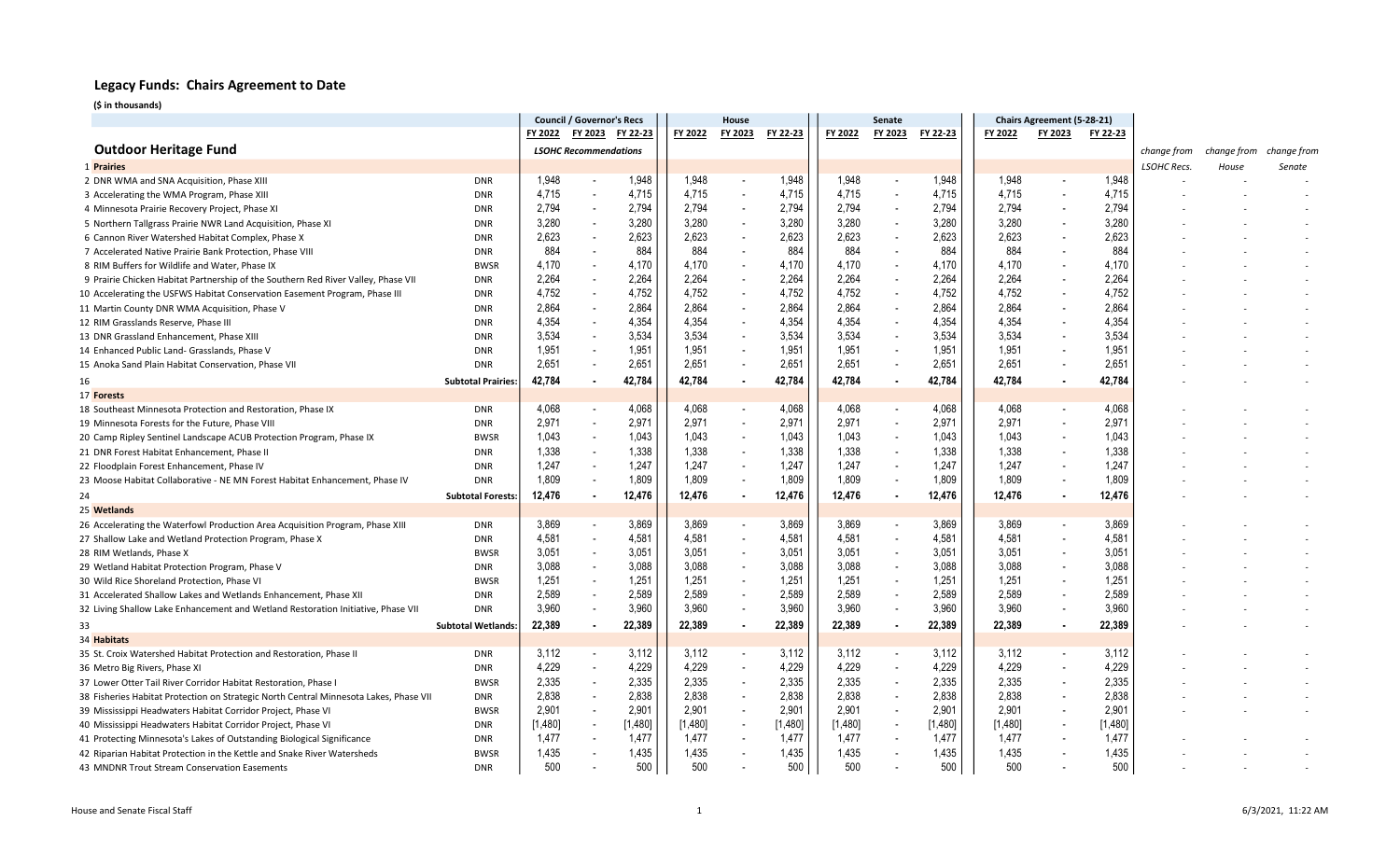|                                                                                                   |                                 | <b>Council / Governor's Recs</b> |                                  |          | House   |                          |          | Senate         |                          |          |         | Chairs Agreement (5-28-21) |          |             |                          |             |
|---------------------------------------------------------------------------------------------------|---------------------------------|----------------------------------|----------------------------------|----------|---------|--------------------------|----------|----------------|--------------------------|----------|---------|----------------------------|----------|-------------|--------------------------|-------------|
|                                                                                                   |                                 | FY 2022                          | FY 2023                          | FY 22-23 | FY 2022 | FY 2023                  | FY 22-23 | FY 2022        | FY 2023                  | FY 22-23 | FY 2022 | FY 2023                    | FY 22-23 |             |                          |             |
| 44 Targeted RIM Easement Program to Individual Parcel: Pine and Leech Watersheds, Phase II BWSR   |                                 | 1,609                            |                                  | 1,609    | 1,609   |                          | 1,609    | 1,609          | $\overline{\phantom{a}}$ | 1,609    | 1,609   |                            | 1,609    |             |                          |             |
| 45 Minnesota Trout Unlimited Coldwater Fish Habitat Enhancement and Restoration, Phase XIII DNR   |                                 | 1,033                            | $\overline{\phantom{a}}$         | 1,033    | 1,033   | $\overline{\phantom{a}}$ | 1,033    | 1,033          | $\overline{\phantom{a}}$ | 1,033    | 1,033   | $\overline{\phantom{a}}$   | 1,033    |             |                          |             |
| 46 DNR Aquatic Habitat Restoration and Enhancement, Phase IV                                      | <b>DNR</b>                      | 2,790                            |                                  | 2,790    | 2,790   |                          | 2,790    | 2,790          |                          | 2,790    | 2,790   |                            | 2,790    |             |                          |             |
| 47 St. Louis River Restoration Initiative, Phase VIII                                             | <b>DNR</b>                      | 2,024                            |                                  | 2,024    | 2,024   |                          | 2,024    | 2,024          |                          | 2,024    | 2,024   |                            | 2,024    |             |                          |             |
| 48 Shell Rock River Watershed Habitat Restoration Program, Phase X                                | <b>DNR</b>                      | 1,547                            |                                  | 1,547    | 1,547   |                          | 1,547    | 1,547          | $\overline{\phantom{a}}$ | 1,547    | 1,547   |                            | 1,547    |             |                          |             |
| 49 Knife River Habitat Rehabilitation, Phase IV                                                   | <b>DNR</b>                      | 467                              |                                  | 467      | 467     |                          | 467      | 467            |                          | 467      | 467     |                            | 467      |             |                          |             |
| 50 Sauk River Watershed Habitat Protection and Restoration, Phase III                             | <b>DNR</b>                      | 4,034                            |                                  | 4.034    | 4.034   |                          | 4.034    | 4,034          |                          | 4.034    | 4.034   |                            | 4,034    |             |                          |             |
| 51 Klondike Clean Water Retention Project, Phase                                                  | <b>DNR</b>                      | 1,973                            |                                  | 1,973    | 1,973   |                          | 1,973    | 1,973          | $\overline{\phantom{a}}$ | 1,973    | 1,973   |                            | 1,973    |             |                          |             |
| 52 Conservation Partners Legacy Grant Program: Statewide and Metro Habitat, Phase XIII            | <b>DNR</b>                      | 9,860                            |                                  | 9.860    | 13,450  |                          | 13.450   | 10,450         | $\overline{\phantom{a}}$ | 10,450   | 10,450  |                            | 10,450   | 590         | (3,000)                  |             |
| 53 Metro Area Grants                                                                              |                                 | [2,400]                          |                                  | [2,400]  | [2,400] | $\overline{\phantom{a}}$ | [2,400]  | [2,400]        | $\overline{\phantom{a}}$ | [2,400]  | [2,400] | $\overline{\phantom{a}}$   | [2,400]  |             |                          |             |
| 54 First Time Applicants                                                                          |                                 |                                  |                                  |          | [3,000] | $\overline{\phantom{a}}$ | [3,000]  | $\blacksquare$ |                          |          |         |                            |          |             |                          |             |
| 55 DNR Roving Crews                                                                               | <b>DNR</b>                      | 4,500                            |                                  | 4,500    | 4,500   | $\overline{\phantom{a}}$ | 4,500    | 4,500          |                          | 4,500    | 4,500   |                            | 4,500    |             |                          |             |
| 56                                                                                                | <b>Subtotal Habitat:</b>        | 48,664                           |                                  | 48,664   | 52,254  | $\sim$                   | 52,254   | 49,254         | $\blacksquare$           | 49,254   | 49,254  |                            | 49,254   | 590         | (3,000)                  |             |
| 57 Administration                                                                                 |                                 |                                  |                                  |          |         |                          |          |                |                          |          |         |                            |          |             |                          |             |
| 58 Contract Management                                                                            | <b>DNR</b>                      | 210                              |                                  | 210      | 210     | $\overline{\phantom{a}}$ | 210      | 210            | $\overline{\phantom{a}}$ | 210      | 210     |                            | 210      |             |                          |             |
| 59 Legislative Coordinating Commission                                                            | LCC                             | 546                              | 553                              | 1,099    | 546     | 553                      | 1,099    | 546            | 553                      | 1,099    | 546     | 553                        | 1,099    |             |                          |             |
| 60 Technical Evaluation Panel                                                                     | <b>DNR</b>                      | 150                              |                                  | 150      | 150     |                          | 150      | 150            |                          | 150      | 150     |                            | 150      |             |                          |             |
| 61 Legacy Website                                                                                 | <b>LCC</b>                      | 3                                | $\Delta$                         |          | 3       | $\overline{4}$           |          | -3             | $\sqrt{2}$               |          | -3      |                            | 7        |             |                          |             |
| 62 High Priority Pre-Transaction Service Acceleration for Lessard-Sams Outdoor Heritage Counc DNR |                                 | 25                               |                                  | 25       | 25      |                          | 25       | 25             |                          | 25       | 25      |                            | 25       |             |                          |             |
| 63                                                                                                | <b>Subtotal Administration:</b> | 934                              | 557                              | 1,491    | 934     | 557                      | 1,491    | 934            | 557                      | 1,491    | 934     | 557                        | 1,491    |             |                          |             |
| 64                                                                                                |                                 |                                  |                                  |          |         |                          |          |                |                          |          |         |                            |          |             |                          |             |
| 65<br><b>TOTAL OUTDOOR HERITAGE FUND</b>                                                          |                                 | 127,247                          | 557                              | 127,804  | 130,837 | 557                      | 131,394  | 127,837        | 557                      | 128,394  | 127,837 | 557                        | 128,394  | 590         | (3,000)                  |             |
| 66                                                                                                |                                 |                                  |                                  |          |         |                          |          |                |                          |          |         |                            |          |             |                          |             |
| 67<br><b>Amount Available to Appropriate</b>                                                      |                                 | 137,331                          |                                  |          | 137,331 |                          |          | 137,331        |                          |          | 137,331 |                            |          |             |                          |             |
| 68                                                                                                | <b>Difference</b>               | 10,084                           |                                  |          | 6,494   |                          |          | 9,494          |                          |          | 9,494   |                            |          |             |                          |             |
| 69                                                                                                |                                 |                                  |                                  |          |         |                          |          |                |                          |          |         |                            |          |             |                          |             |
| 71                                                                                                |                                 |                                  |                                  |          |         |                          |          |                |                          |          |         |                            |          |             |                          |             |
| 72 Clean Water Fund                                                                               |                                 |                                  | <b>CWC/Governor's Rev. Rec's</b> |          |         |                          |          |                |                          |          |         |                            |          | change from | change from              | change from |
| 73 Department of Agriculture                                                                      |                                 |                                  |                                  |          |         |                          |          |                |                          |          |         |                            |          | CWC/Gov.Rev | House                    | Senate      |
| 74 Monitoring for Pesticides in Surface Water and Groundwater                                     | <b>MDA</b>                      | 350                              | 350                              | 700      | 350     | 350                      | 700      | 350            | 350                      | 700      | 350     | 350                        | 700      |             |                          |             |
| 75 Nitrate in Groundwater                                                                         | MDA                             | 2,585                            | 2,585                            | 5,170    | 2,585   | 2,585                    | 5,170    | 2,585          | 2,585                    | 5,170    | 2,585   | 2,585                      | 5,170    |             |                          |             |
| 76 AgBMP Loan Program                                                                             | <b>MDA</b>                      | 75                               | 75                               | 150      | 75      | 75                       | 150      | 75             | 75                       | 150      | 75      | 75                         | 150      |             |                          |             |
| 77 Technical Assistance                                                                           | MDA                             | 1,500                            | 1,500                            | 3,000    | 1,452   | 1,452                    | 2,904    | 1,500          | 1,500                    | 3,000    | 1,500   | 1,500                      | 3,000    |             | 96                       |             |
| 78 Research Inventory Database                                                                    | <b>MDA</b>                      | 40                               | 40                               | 80       | 40      | 40                       | 80       | 40             | 40                       | 80       | 40      | 40                         | 80       |             |                          |             |
| 79 MN Agricultural Water Quality Certification Program                                            | <b>MDA</b>                      | 3,000                            | 3,000                            | 6,000    | 3,000   | 3,000                    | 6,000    | 3,000          | 3,000                    | 6,000    | 3,000   | 3,000                      | 6,000    |             |                          |             |
| 80 Irrigation Water Quality Protection                                                            | <b>MDA</b>                      | 135                              | 135                              | 270      | 135     | 135                      | 270      | 135            | 135                      | 270      | 135     | 135                        | 270      |             | $\overline{\phantom{a}}$ |             |
| 81 Forever Green Agriculture Initiative                                                           | <b>MDA</b>                      | 2,000                            | 2,000                            | 4,000    | 2,250   | 2,250                    | 4,500    | 2,000          | 2,000                    | 4,000    | 2,000   | 2,000                      | 4,000    |             | (500)                    |             |
| 82 Pesticide Testing of Private Wells                                                             | <b>MDA</b>                      | 435                              | 435                              | 870      | 435     | 435                      | 870      | 435            | 435                      | 870      | 435     | 435                        | 870      |             | $\sim$                   |             |
| 83                                                                                                | Subtotal                        | 10,120                           | 10,120                           | 20,240   | 10,322  | 10,322                   | 20,644   | 10,120         | 10,120                   | 20,240   | 10,120  | 10,120                     | 20,240   |             | (404)                    |             |
| 84 Pollution Control Agency                                                                       |                                 |                                  |                                  |          |         |                          |          |                |                          |          |         |                            |          |             |                          |             |
| Continue river and lake monitoring & assessment efforts to meet the 10-year cycle and             |                                 |                                  |                                  |          |         |                          |          |                |                          |          |         |                            |          |             |                          |             |
| 85 determine pollutant loads                                                                      | <b>MPCA</b>                     | 7.216                            | 7,216                            | 14,432   | 7,216   | 7,216                    | 14,432   | 7,216          | 7,216                    | 14,432   | 7,416   | 7,416                      | 14,832   | 400         | 400                      | 400         |
| 86 River Watch                                                                                    |                                 |                                  |                                  |          |         |                          |          | $[150]$        | $[150]$                  | $[300]$  |         |                            |          |             |                          |             |
| 87<br>Red River Watershed Management Board                                                        |                                 |                                  |                                  |          |         |                          |          |                |                          |          | $[150]$ | $[150]$                    | $[300]$  |             |                          |             |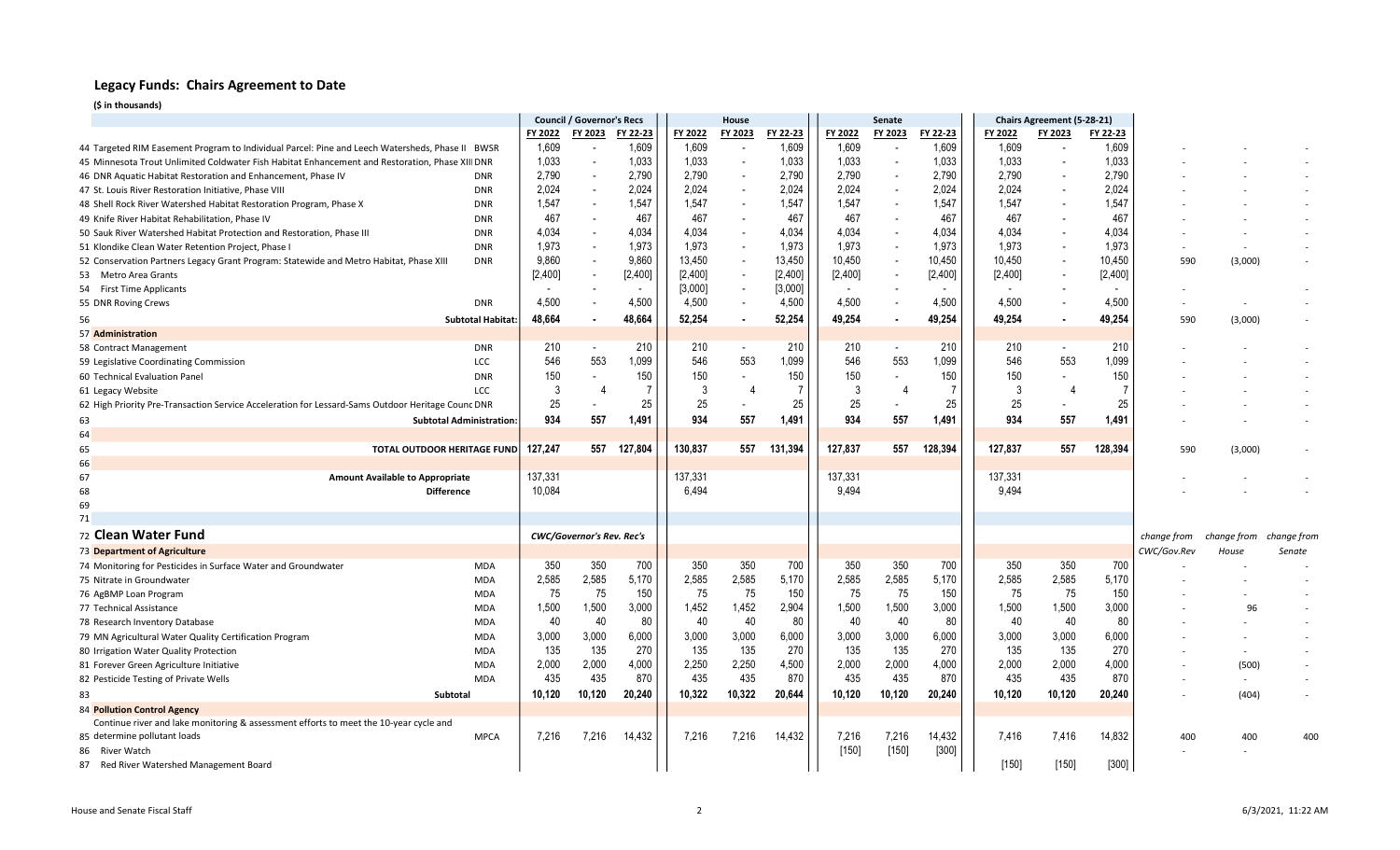|                                                                                       |                            | <b>Council / Governor's Recs</b> |            |                          | House                    |                          |              | Senate     |            |              | Chairs Agreement (5-28-21) |            |                          |         |                          |                          |
|---------------------------------------------------------------------------------------|----------------------------|----------------------------------|------------|--------------------------|--------------------------|--------------------------|--------------|------------|------------|--------------|----------------------------|------------|--------------------------|---------|--------------------------|--------------------------|
|                                                                                       |                            | FY 2022                          | FY 2023    | FY 22-23                 | FY 2022                  | FY 2023                  | FY 22-23     | FY 2022    | FY 2023    | FY 22-23     | FY 2022                    | FY 2023    | FY 22-23                 |         |                          |                          |
| 88 Friends of the Minnesota Valley                                                    |                            |                                  |            |                          |                          |                          |              |            |            |              | [50]                       | $[50]$     | $[100]$                  |         |                          |                          |
| 89 Watershed Restoration and Protection Strategies (includes TMDL development)        | <b>MPCA</b>                | 6,604                            | 6,604      | 13,208                   | 6,604                    | 6,604                    | 13,208       | 6,604      | 6,604      | 13,208       | 6,661                      | 6,790      | 13,451                   | 243     | 243                      | 243                      |
| 90 Public Awareness & Outreach                                                        |                            |                                  |            |                          |                          |                          |              |            |            |              | $[280]$                    | $[280]$    | $[560]$                  |         |                          |                          |
| 91 Groundwater Assessment                                                             | <b>MPCA</b>                | 950                              | 950        | 1,900                    | 950                      | 950                      | 1,900        | 950        | 950        | 1,900        | 950                        | 950        | 1,900                    |         |                          |                          |
| 92 St. Louis River Area of Concern-Remedial Action Plan Implementation                | <b>MPCA</b>                | 750                              | 750        | 1,500                    | 750                      | 750                      | 1,500        | 750        | 750        | 1,500        | 750                        | 750        | 1,500                    |         |                          |                          |
| 93 Wastewater/Storm water (NPDES) TMDL Implementation                                 | <b>MPCA</b>                | 900                              | 900        | 1,800                    | 900                      | 900                      | 1,800        | 900        | 900        | 1,800        | 900                        | 900        | 1,800                    |         |                          |                          |
| 94 Enhanced County Inspections/SSTS Corrective Actions                                | <b>MPCA</b>                | 2,912                            | 2,912      | 5,824                    | 2,912                    | 2,912                    | 5,824        | 2,912      | 2,912      | 5,824        | 2,912                      | 2,912      | 5,824                    |         |                          |                          |
| 95 Accelerated Implementation of Municipal Storm water (MS4) Permit Requirements      | <b>MPCA</b>                | 200                              | 200<br>700 | 400<br>1,400             | 200                      | 200                      | 400<br>1.400 | 200<br>700 | 200<br>700 | 400          | 200<br>700                 | 200<br>700 | 400                      |         |                          |                          |
| 96 National Park Water Quality Protection Program                                     | <b>MPCA</b>                | 700                              | 260        |                          | 700<br>260               | 700<br>260               |              | 260        | 260        | 1,400<br>520 |                            | 260        | 1,400                    |         | $\sim$                   |                          |
| 97 Chloride Reduction Program                                                         | <b>MPCA</b>                | 260<br>275                       | 275        | 520<br>550               | 350                      | 350                      | 520<br>700   | 110        | 110        | 220          | 260<br>275                 | 275        | 520<br>550               |         | $\sim$                   |                          |
| 98 Clean Water Council Budget                                                         | <b>MPCA</b><br><b>MPCA</b> | 280                              | 280        | 560                      | 280                      | 280                      | 560          |            |            |              |                            |            |                          |         | (150)                    | 330<br>$\sim$            |
| 99 We Are Water MN<br>100 River Watch Programs                                        | <b>MPCA</b>                |                                  |            |                          | 200                      | 200                      | 400          |            |            |              |                            |            |                          | (560)   | (560)<br>(400)           |                          |
|                                                                                       |                            |                                  |            |                          | [150]                    | $[150]$                  | $[300]$      |            |            |              |                            |            |                          |         |                          |                          |
| 101 Red River Watershed Management Board<br>102 Friends of the Minnesota Valley       |                            |                                  |            |                          | $[50]$                   | $[50]$                   | [100]        |            |            |              |                            |            |                          |         |                          |                          |
| 103 Microplastics and Nanoplastics Testing Protocols                                  | <b>MPCA</b>                |                                  |            |                          | 544                      | 1,559                    | 2,103        |            |            |              |                            |            |                          |         | (2, 103)                 |                          |
| 104                                                                                   | Subtotal                   | 21,047                           | 21,047     | 42,094                   | 21.866                   | 22,881                   | 44,747       | 20.602     | 20,602     | 41,204       | 21,024                     | 21,153     | 42,177                   | 83      | (2,570)                  | 973                      |
| 105 Department of Natural Resources                                                   |                            |                                  |            |                          |                          |                          |              |            |            |              |                            |            |                          |         |                          |                          |
| 106 Stream Flow Monitoring                                                            | <b>DNR</b>                 | 2,000                            | 2,000      | 4,000                    | 2,000                    | 2,000                    | 4,000        | 2,000      | 2,000      | 4,000        | 2,000                      | 2,000      | 4,000                    |         |                          |                          |
| 107 Lake IBI assessment                                                               | <b>DNR</b>                 | 1,000                            | 1,000      | 2,000                    | 1.000                    | 1,000                    | 2,000        | 1,000      | 1,000      | 2,000        | 1,000                      | 1,000      | 2,000                    |         | $\sim$                   |                          |
| 108 Fish Contamination Assessment                                                     | <b>DNR</b>                 | 455                              | 455        | 910                      | 455                      | 455                      | 910          | 135        | 135        | 270          | 175                        | 175        | 350                      | (560)   | (560)                    | 80                       |
| 109 Watershed Restoration and Protection Strategies                                   | <b>DNR</b>                 | 1,900                            | 1.900      | 3,800                    | 1.900                    | 1,900                    | 3,800        | 1,900      | 1,900      | 3,800        | 1.900                      | 1,900      | 3,800                    |         | $\overline{\phantom{a}}$ |                          |
| 110 Aquifer Monitoring for Water Supply Planning                                      | <b>DNR</b>                 | 1,850                            | 1,850      | 3,700                    | 1,850                    | 1,850                    | 3,700        | 1,850      | 1,850      | 3,700        | 1,850                      | 1,850      | 3,700                    | $\sim$  | $\sim$                   |                          |
| 111 Nonpoint Source Restoration and Protection Activities                             | <b>DNR</b>                 | 1,300                            | 1,300      | 2,600                    | 1,300                    | 1,300                    | 2,600        | 1,000      | 1,000      | 2,000        | 1,250                      | 1,250      | 2,500                    | (100)   | (100)                    | 500                      |
| 112 Tool Development and Evaluation                                                   | <b>DNR</b>                 | 535                              | 530        | 1,065                    | 535                      | 530                      | 1,065        | 535        | 530        | 1,065        | 535                        | 530        | 1,065                    |         | $\sim$                   |                          |
| 113 Buffer Map Maintenance                                                            | <b>DNR</b>                 | 25                               | 25         | 50                       | 25                       | 25                       | 50           | 25         | 25         | 50           | 25                         | 25         | 50                       |         | $\sim$                   |                          |
| 114 Groundwater Management Area Creation In Dakota County                             | <b>DNR</b>                 |                                  |            | $\overline{\phantom{a}}$ | 350                      | $\overline{\phantom{a}}$ | 350          |            |            |              |                            |            |                          |         | (350)                    | $\overline{\phantom{a}}$ |
| 115 Modernize Minnesota's Culvert System                                              | <b>DNR</b>                 | 700                              | 700        | 1,400                    | $\overline{\phantom{a}}$ | $\overline{\phantom{a}}$ |              | $\sim$     |            |              | $\overline{\phantom{a}}$   |            | $\overline{\phantom{a}}$ | (1,400) | $\sim$                   | $\overline{\phantom{a}}$ |
| 116                                                                                   | Subtotal                   | 9,765                            | 9,760      | 19,525                   | 9,415                    | 9,060                    | 18,475       | 8,445      | 8.440      | 16,885       | 8,735                      | 8,730      | 17,465                   | (2,060) | (1,010)                  | 580                      |
| 117 Board of Water and Soil Resources                                                 |                            |                                  |            |                          |                          |                          |              |            |            |              |                            |            |                          |         |                          |                          |
| 118 Grants to Watersheds with Approved Comprehensive Watershed Plans                  | <b>BWSR</b>                | 21,782                           | 21,782     | 43,564                   | 21,197                   | 22,367                   | 43,564       | 23,479     | 23,507     | 46,986       | 21,197                     | 22,367     | 43,564                   |         |                          | (3, 422)                 |
| 119 Surface and Drinking Water Protection/Restoration Grants (Projects and Practices) | <b>BWSR</b>                | 11,133                           | 11,133     | 22,266                   | 10,762                   | 11,504                   | 22,266       | 11,133     | 11,133     | 22,266       | 10,762                     | 11,504     | 22,266                   |         | $\overline{\phantom{a}}$ |                          |
| 120 Accelerated Implementation                                                        | <b>BWSR</b>                | 4,841                            | 4,841      | 9,682                    | 4,841                    | 4,841                    | 9,682        | 4,841      | 4,841      | 9,682        | 4,841                      | 4,841      | 9,682                    |         | $\sim$                   |                          |
| 121 Measures, Results and Accountability                                              | <b>BWSR</b>                | 1,355                            | 1,355      | 2,710                    | 1,355                    | 1,355                    | 2,710        | 1,000      | 1,000      | 2,000        | 1,250                      | 1,250      | 2,500                    | (210)   | (210)                    | 500                      |
| 122 Buffer Law Implementation                                                         | <b>BWSR</b>                | 1,936                            | 1,936      | 3,872                    | 1,936                    | 1,936                    | 3,872        | 1,936      | 1,936      | 3,872        | 1,936                      | 1,936      | 3,872                    |         | $\sim$                   |                          |
| 123 Working Lands Floodplain Easements                                                | <b>BWSR</b>                | 1,936                            | 1,936      | 3,872                    | 1,936                    | 1,936                    | 3,872        | 1,936      | 1,936      | 3,872        | 1,936                      | 1,936      | 3,872                    |         |                          |                          |
| 124 Targeted Wellhead/Drinking Water Protection                                       | <b>BWSR</b>                | 2,500                            | 2,500      | 5,000                    | 2,500                    | 2,500                    | 5,000        | 2,500      | 2,500      | 5,000        | 2,500                      | 2,500      | 5,000                    |         |                          |                          |
| 125 Technical Evaluation                                                              | <b>BWSR</b>                | 42                               | 42         | 84                       | 42                       | 42                       | 84           | 42         | 42         | 84           | 42                         | 42         | 84                       |         | $\overline{\phantom{a}}$ |                          |
| 126 One Watershed One Plan Planning (Water Management Transition)                     | <b>BWSR</b>                | 2,904                            | 2,904      | 5,808                    | 2,904                    | 2,904                    | 5,808        | 2,904      | 2,904      | 5,808        | 2,904                      | 2,904      | 5,808                    |         | $\overline{\phantom{a}}$ |                          |
| 127 Conservation Drainage Management and Assistance                                   | <b>BWSR</b>                | 850                              | 850        | 1,700                    |                          |                          |              | 977        | 977        | 1,954        | 850                        | 850        | 1,700                    |         | 1,700                    | (254)                    |
| 128 Conservation Reserve Enhancement Program (CREP)                                   | <b>BWSR</b>                | 1,208                            |            | 1,208                    | $\overline{\phantom{a}}$ | 2,000                    | 2,000        | 6,080      | 9,435      | 15,515       | 1,771                      | 3,829      | 5,600                    | 4,392   | 3,600                    | (9, 915)                 |
| 129 Critical Shore land Protection-Permanent Conservation Easements                   | <b>BWSR</b>                | 1,234                            | 1,234      | 2,468                    | 1,234                    | 1,234                    | 2,468        | 1,234      | 1,234      | 2,468        | 1,234                      | 1,234      | 2,468                    |         | $\sim$                   |                          |
| 130 Tillage, Cover Crop, and Erosion Evaluations                                      | <b>BWSR</b>                | 362                              | 362        | 724                      | 362                      | 362                      | 724          | 362        | 362        | 724          | 362                        | 362        | 724                      |         | $\overline{\phantom{a}}$ |                          |
| 131 Watershed Partners Legacy Grants Program                                          | <b>BWSR</b>                | 500                              | 500        | 1,000                    | 400                      | 602                      | 1,002        | $\sim$     |            |              | 400                        | 600        | 1,000                    |         | (2)                      | 1,000                    |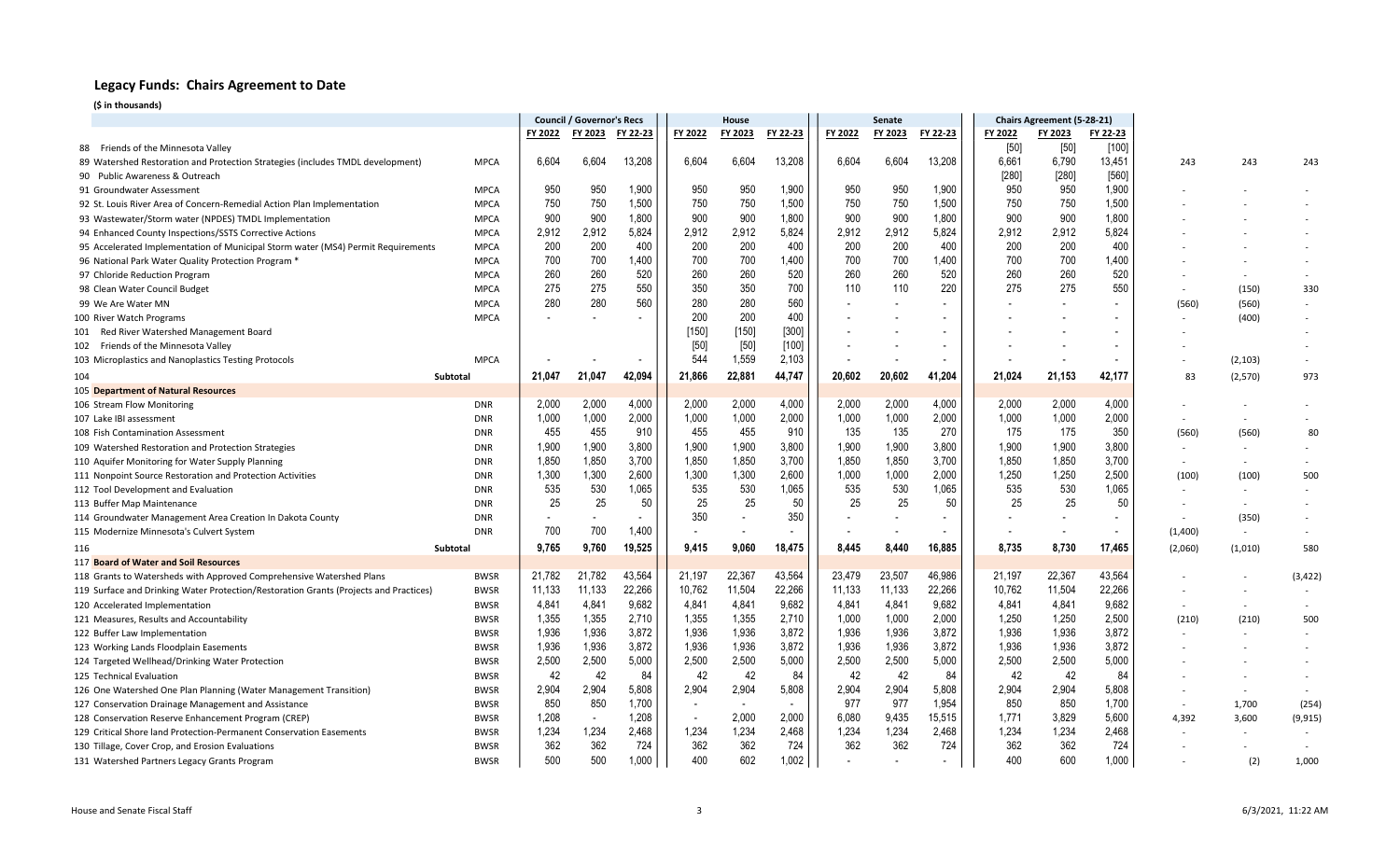|                                                                                       |                   | <b>Council / Governor's Recs</b> |                          |                          | House                    |                          |          |         | Senate  |          |                          | Chairs Agreement (5-28-21) |                          |          |                          |                          |
|---------------------------------------------------------------------------------------|-------------------|----------------------------------|--------------------------|--------------------------|--------------------------|--------------------------|----------|---------|---------|----------|--------------------------|----------------------------|--------------------------|----------|--------------------------|--------------------------|
|                                                                                       |                   | FY 2022                          | FY 2023                  | FY 22-23                 | FY 2022                  | FY 2023                  | FY 22-23 | FY 2022 | FY 2023 | FY 22-23 | FY 2022                  | FY 2023                    | FY 22-23                 |          |                          |                          |
| 132 Wetland Restoration Easements                                                     | <b>BWSR</b>       | 5,000                            | 5,000                    | 10,000                   | 2,420                    | 2,420                    | 4,840    |         |         |          | 2,599                    | 3,061                      | 5,660                    | (4, 340) | 820                      | 5,660                    |
| 133 Enhancing Landowner Adoption of Cover Crops                                       | <b>BWSR</b>       | 2,033                            | 2,033                    | 4,066                    | 2,033                    | 2,033                    | 4,066    |         |         |          | 2,000                    | 2,000                      | 4,000                    | (66)     | (66)                     | 4,000                    |
| 134 SWCD Administration Grants                                                        | <b>BWSR</b>       | 9,000                            | 9.000                    | 18,000                   | 12,000                   | $\overline{\phantom{a}}$ | 12.000   | 12,000  | 12,000  | 24,000   | 12,000                   | 12,000                     | 24,000                   | 6,000    | 12,000                   | $\overline{\phantom{a}}$ |
| 135 Soil Health Practices for Groundwater Protection                                  | <b>BWSR</b>       | $\overline{a}$                   | $\overline{\phantom{a}}$ |                          | $\overline{\phantom{a}}$ | 2,415                    | 2,415    | $\sim$  |         |          |                          |                            | $\overline{a}$           | $\sim$   | (2, 415)                 | $\overline{\phantom{a}}$ |
| 136 Soil Health Practices for Wind Erosion to Protect Surface Water                   | <b>BWSR</b>       |                                  |                          |                          |                          | 2,415                    | 2,415    |         |         |          |                          |                            |                          |          | (2, 415)                 | $\overline{\phantom{a}}$ |
| 137 Sustainable Forestry and Soil Health Practices to Protect Surface and Groundwater | <b>BWSR</b>       |                                  |                          |                          |                          | 2,415                    | 2,415    |         |         |          |                          |                            |                          |          | (2, 415)                 |                          |
| 138 SWCD and Watershed District Merger Study                                          | <b>BWSR</b>       |                                  |                          |                          | 263                      |                          | 263      |         |         |          |                          |                            |                          | $\sim$   | (263)                    |                          |
| 139                                                                                   | Subtotal          | 68,616                           | 67.408                   | 136,024                  | 66,185                   | 65,281                   | 131,466  | 70,424  | 73,807  | 144,231  | 68,584                   | 73,216                     | 141,800                  | 5,776    | 10,334                   | (2, 431)                 |
| 140 Minnesota Department of Health                                                    |                   |                                  |                          |                          |                          |                          |          |         |         |          |                          |                            |                          |          |                          |                          |
| 141 Drinking Water Contaminants of Emerging Concern Program                           | MDH               | 1,200                            | 1,200                    | 2,400                    | 1,200                    | 1,200                    | 2,400    | 1,200   | 1,200   | 2,400    | 1,200                    | 1,200                      | 2,400                    | $\sim$   | $\sim$                   |                          |
| 142 Source Water Protection                                                           | <b>MDH</b>        | 3,079                            | 3,079                    | 6,158                    | 3,079                    | 3,079                    | 6,158    | 3,079   | 3,079   | 6,158    | 3,942                    | 3,942                      | 7,884                    | 1,726    | 1,726                    | 1,726                    |
| 143 Groundwater Restoration and Protection Strategies                                 | <b>MDH</b>        | 563                              | 563                      | 1,126                    | 563                      | 563                      | 1,126    | 563     | 563     | 1,126    | 563                      | 563                        | 1,126                    | $\sim$   | $\sim$                   |                          |
| 144 Private Well Water Supply Protection                                              | <b>MDH</b>        | 863                              | 863                      | 1,726                    | 863                      | 863                      | 1,726    | 863     | 863     | 1,726    | $\sim$                   |                            | $\overline{\phantom{a}}$ | (1,726)  | (1,726)                  | (1, 726)                 |
| 145 Drinking Water Protection                                                         | <b>MDH</b>        | 250                              | 250                      | 500                      | 250                      | 250                      | 500      | 250     | 250     | 500      | 250                      | 250                        | 500                      | $\sim$   | $\sim$                   |                          |
| 146 Health Risk Limit for perfluorooctane sulfonate, clothianidin, and imidacloprid   | <b>MDH</b>        |                                  | $\overline{\phantom{a}}$ |                          | 750                      | 750                      | 1,500    |         |         |          | $\overline{\phantom{a}}$ | $\overline{\phantom{a}}$   | $\overline{\phantom{a}}$ | $\sim$   | (1,500)                  |                          |
| 147                                                                                   | Subtotal          | 5,955                            | 5,955                    | 11.910                   | 6,705                    | 6,705                    | 13,410   | 5,955   | 5,955   | 11,910   | 5,955                    | 5,955                      | 11,910                   |          | (1,500)                  |                          |
| 148 Metropolitan Council                                                              |                   |                                  |                          |                          |                          |                          |          |         |         |          |                          |                            |                          |          |                          |                          |
| 149 Metropolitan Area Water Supply Sustainability Support                             | Met Cound         | 919                              | 919                      | 1,838                    | 919                      | 919                      | 1,838    | 919     | 919     | 1,838    | 919                      | 919                        | 1,838                    |          |                          |                          |
| 150 Water Demand Reduction Grant Program                                              | Met Cound         | 625                              | 625                      | 1,250                    | 625                      | 625                      | 1,250    | 375     | 375     | 750      | 625                      | 625                        | 1,250                    |          | $\sim$                   | 500                      |
| 151 Inflow and Infiltration Grants                                                    | Met Cound         |                                  |                          |                          |                          | 2,500                    | 2,500    |         |         |          |                          |                            | $\overline{\phantom{a}}$ |          | (2,500)                  |                          |
| 152 Lead Service Line Replacement Grants                                              | Met Cound         |                                  |                          |                          |                          | 2,500                    | 2,500    |         |         |          |                          |                            | $\overline{\phantom{a}}$ |          | (2,500)                  |                          |
| 153                                                                                   | Subtotal          | 1.544                            | 1.544                    | 3.088                    | 1.544                    | 6.544                    | 8.088    | 1.294   | 1.294   | 2.588    | 1.544                    | 1.544                      | 3.088                    |          | (5,000)                  | 500                      |
| 154 University of Minnesota                                                           |                   |                                  |                          |                          |                          |                          |          |         |         |          |                          |                            |                          |          |                          |                          |
| 155 County Geologic Atlases                                                           | <b>UMN</b>        | 450                              | 450                      | 900                      | 450                      | 450                      | 900      | 450     | 450     | 900      | 450                      | 450                        | 900                      |          | $\sim$                   |                          |
| 156 Storm water BMP Performance Evaluation and Technology Transfer                    | <b>UMN</b>        | 750                              | 750                      | 1,500                    | 675                      | 675                      | 1,350    | 750     | 750     | 1,500    | 750                      | 750                        | 1,500                    |          | 150                      |                          |
| 157 Quantifying The Multiple Benefits of Clean Water Investments                      | <b>UMN</b>        | 95                               | 95                       | 190                      | 95                       | 95                       | 190      | 95      | 95      | 190      | 95                       | 95                         | 190                      |          | $\overline{\phantom{a}}$ |                          |
| 158 Chronic Wasting Disease in Water                                                  | <b>UMN</b>        |                                  |                          | $\overline{\phantom{a}}$ | 1,378                    | $\sim$                   | 1,378    | $\sim$  |         |          | 1,378                    | $\overline{\phantom{a}}$   | 1,378                    | 1,378    | $\sim$                   | 1,378                    |
| 159                                                                                   | Subtotal          | 1,295                            | 1.295                    | 2.590                    | 2,598                    | 1,220                    | 3.818    | 1,295   | 1.295   | 2,590    | 2,673                    | 1,295                      | 3,968                    | 1,378    | 150                      | 1,378                    |
| 160 Legislative Coordinating Commission                                               |                   |                                  |                          |                          |                          |                          |          |         |         |          |                          |                            |                          |          |                          |                          |
| 161 Legislative Coordinating Commission                                               | LCC               |                                  |                          | 8                        | 8                        |                          |          |         |         | -8       | 8                        |                            |                          |          |                          |                          |
| 162                                                                                   | Subtotal          | 8                                |                          | 8                        |                          |                          |          |         |         | 8        | 8                        |                            |                          |          |                          |                          |
| 163 Public Facilities Authority                                                       |                   |                                  |                          |                          |                          |                          |          |         |         |          |                          |                            |                          |          |                          |                          |
| 164 Point Source Implementation Grants                                                | PFA               | 7,968                            | 7,968                    | 15,936                   | 7,968                    | 7,968                    | 15,936   | 8,468   | 8,468   | 16,936   | 7,968                    | 7,968                      | 15,936                   |          |                          | (1,000)                  |
| 165 Small Community Wastewater Treatment Program                                      | PFA               | 100                              | 100                      | 200                      | 100                      | 100                      | 200      | 100     | 100     | 200      | 100                      | 100                        | 200                      |          |                          |                          |
| 166                                                                                   | Subtotal          | 8,068                            | 8.068                    | 16.136                   | 8,068                    | 8,068                    | 16,136   | 8,568   | 8,568   | 17,136   | 8,068                    | 8.068                      | 16,136                   |          |                          | (1,000)                  |
| 167                                                                                   |                   |                                  |                          |                          |                          |                          |          |         |         |          |                          |                            |                          |          |                          |                          |
| 168                                                                                   | <b>TOTAL</b>      | 126,418                          | 125,197                  | 251,615                  | 126,711                  | 130,081                  | 256,792  | 126,711 | 130,081 | 256,792  | 126,711                  | 130,081                    | 256,792                  | 5,177    |                          |                          |
| 169                                                                                   |                   |                                  |                          |                          |                          |                          |          |         |         |          |                          |                            |                          |          |                          |                          |
| 170<br><b>Amount Available to Appropriate</b>                                         |                   | 126,711                          | 130.081                  | 256,792                  | 126,711                  | 130,081                  | 256,792  | 126,711 | 130,081 | 256,792  | 126,71'                  | 130,081                    | 256,792                  |          |                          |                          |
| 171                                                                                   | <b>Difference</b> | 293                              | 4.884                    | 5,177                    |                          |                          |          |         |         |          |                          |                            | $\overline{\phantom{a}}$ | (5, 177) |                          |                          |
| 172                                                                                   |                   |                                  |                          |                          |                          |                          |          |         |         |          |                          |                            |                          |          |                          |                          |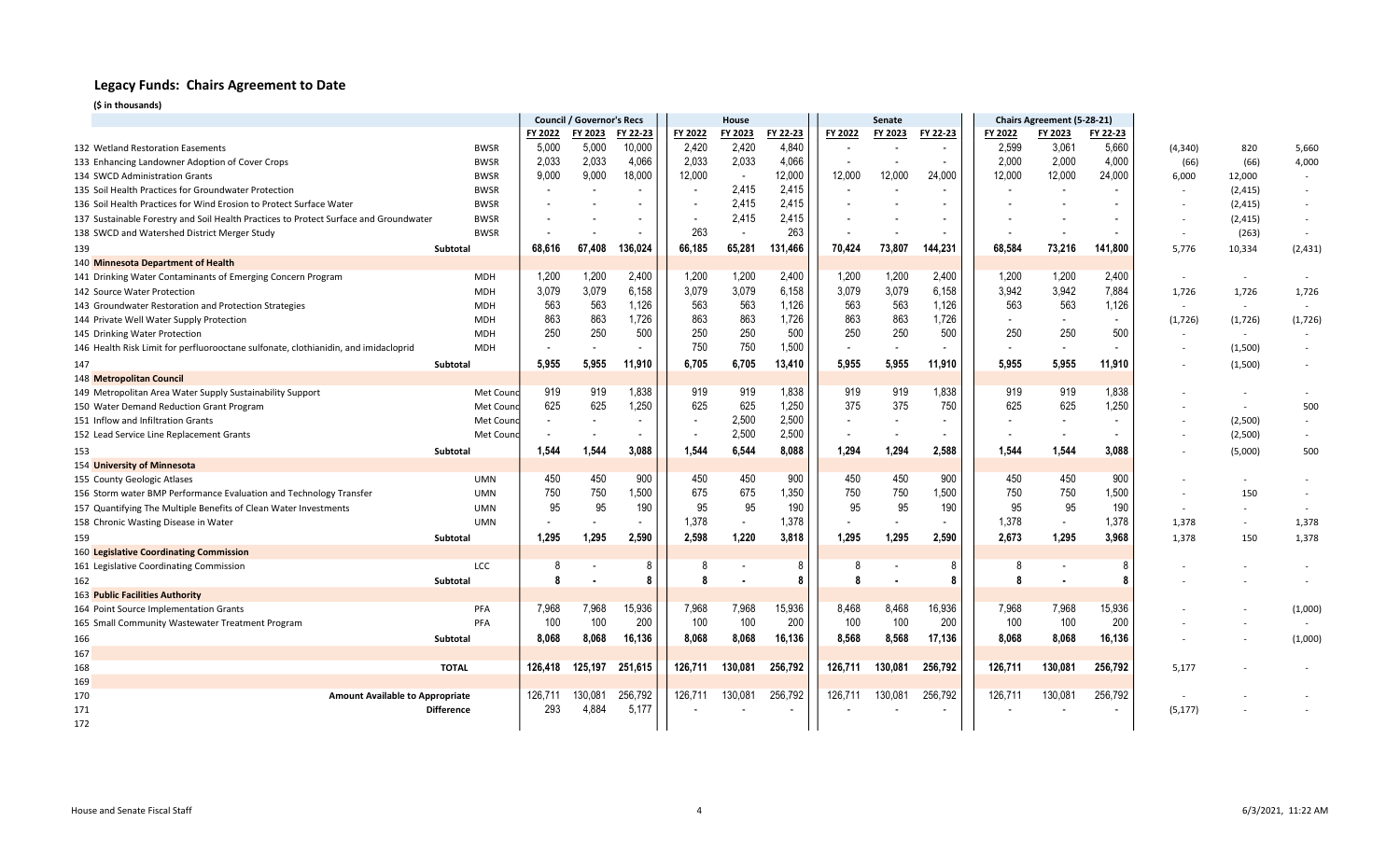|                                                            |                                        | <b>Council / Governor's Recs</b> |                             |                          | House   |                          |          | Senate                   |         |                          |                | Chairs Agreement (5-28-21) |          |             |                          |             |
|------------------------------------------------------------|----------------------------------------|----------------------------------|-----------------------------|--------------------------|---------|--------------------------|----------|--------------------------|---------|--------------------------|----------------|----------------------------|----------|-------------|--------------------------|-------------|
|                                                            |                                        | FY 2022                          | FY 2023                     | FY 22-23                 | FY 2022 | FY 2023                  | FY 22-23 | FY 2022                  | FY 2023 | FY 22-23                 | FY 2022        | FY 2023                    | FY 22-23 |             |                          |             |
| 173                                                        |                                        |                                  |                             |                          |         |                          |          |                          |         |                          |                |                            |          |             |                          |             |
| 174 Parks and Trails Fund                                  |                                        |                                  | Governor's Rev. Recs        |                          |         |                          |          |                          |         |                          |                |                            |          | change from | change from              | change from |
| 175 Department of Natural Resources                        |                                        |                                  |                             |                          |         |                          |          |                          |         |                          |                |                            |          | Gov.Rev     | House                    | Senate      |
| 176 State Park, Recreation Areas, and Trails               | <b>DNR</b>                             | 21.699                           | 22,130                      | 43,829                   | 21,698  | 22,130                   | 43,828   | 21,712                   | 22,149  | 43,861                   | 21,712         | 22,149                     | 43,861   | 32          | 33                       |             |
| 177 Grants for Parks and Trails Outside the Metro Area     | <b>DNR</b>                             | 10,850                           | 11,065                      | 21,915                   | 10,849  | 11,065                   | 21,914   | 10,857                   | 11,074  | 21,931                   | 10,857         | 11,074                     | 21,931   | 16          | 17                       |             |
| 178 Greater Minnesota Regional Parks and Trails Commission | <b>DNR</b>                             | [423]                            | $[423]$                     | $[846]$                  | $[450]$ | $[450]$                  | $[900]$  | $[456]$                  | [456]   | $[900]$                  | [456]          | [456]                      | [912]    |             |                          |             |
| 179 Coordination Among Partners                            | <b>DNR</b>                             | 548                              | 559                         | 1,107                    | 548     | 559                      | 1,107    | 512                      | 512     | 1,024                    | 512            | 512                        | 1,024    | (83)        | (83)                     |             |
| 180                                                        | Subtotal                               | 33,097                           | 33,754                      | 66,851                   | 33,095  | 33,754                   | 66,849   | 33,081                   | 33,735  | 66,816                   | 33,081         | 33,735                     | 66,816   | (35)        | (33)                     |             |
| 181 Metropolitan Council                                   |                                        |                                  |                             |                          |         |                          |          |                          |         |                          |                |                            |          |             |                          |             |
| 182 Metropolitan Area Regional Parks                       | Met Cound                              | 21,699                           | 22,130                      | 43,829                   | 21,698  | 22,130                   | 43,828   | 21,712                   | 22,149  | 43,861                   | 21,712         | 22.149                     | 43,861   | 32          | 33                       |             |
| 183                                                        | Subtotal                               | 21,699                           | 22,130                      | 43,829                   | 21.698  | 22,130                   | 43,828   | 21,712                   | 22,149  | 43,861                   | 21,712         | 22.149                     | 43,861   | 32          | 33                       |             |
| 184 Legislative Coordinating Commission                    |                                        |                                  |                             |                          |         |                          |          |                          |         |                          |                |                            |          |             |                          |             |
| 185 Legislative Coordinating Commission Website            | <b>LCC</b>                             |                                  |                             |                          |         |                          |          |                          |         |                          |                |                            |          |             |                          |             |
| 186                                                        | Subtotal                               | 4                                |                             | Δ                        |         |                          |          |                          |         |                          | 4              |                            |          |             |                          |             |
| 187                                                        |                                        |                                  |                             |                          |         |                          |          |                          |         |                          |                |                            |          |             |                          |             |
| 188                                                        | <b>TOTAL</b>                           | 54,800                           | 55,884                      | 110,684                  | 54,797  | 55,884                   | 110,681  | 54,797                   | 55.884  | 110,681                  | 54,797         | 55.884                     | 110,681  | (3)         |                          |             |
| 189                                                        |                                        |                                  |                             |                          |         |                          |          |                          |         |                          |                |                            |          |             |                          |             |
| 190                                                        | <b>Amount Available to Appropriate</b> | 54,797                           | 55,884                      | 110,681                  | 54,797  | 55,884                   | 110,681  | 54,797                   | 55,884  | 110,681                  | 54,797         | 55,884                     | 110,681  |             |                          |             |
| 191                                                        | <b>Difference</b>                      | (3)                              |                             | (3)                      |         |                          |          |                          |         |                          |                |                            |          | з           |                          |             |
| 192                                                        |                                        |                                  |                             |                          |         |                          |          |                          |         |                          |                |                            |          |             |                          |             |
| 193                                                        |                                        |                                  |                             |                          |         |                          |          |                          |         |                          |                |                            |          |             |                          |             |
| 194 Arts and Cultural Heritage Fund                        |                                        |                                  | <b>Governor's Rev. Recs</b> |                          |         |                          |          |                          |         |                          |                |                            |          | Gov.Rev     | House                    | Senate      |
| 195 State Arts Board                                       |                                        |                                  |                             |                          |         |                          |          |                          |         |                          |                |                            |          |             |                          |             |
| 196 Arts and Arts Access Initiatives                       | SAB                                    | 34,372                           | 36,010                      | 70,382                   | 27,497  | 28,808                   | 56,305   | 27,500                   | 28,700  | 56,200                   | 27,497         | 28,808                     | 56,305   | (14,077)    |                          | 105         |
| 197 Arts Education                                         | SAB                                    |                                  |                             | $\overline{\phantom{a}}$ | 5,156   | 5,401                    | 10,557   | 5,250                    | 5,250   | 10,500                   | 5,156          | 5,401                      | 10,557   | 10,557      |                          | 57          |
| 198 Arts and Cultural Heritage                             | SAB                                    |                                  | $\overline{\phantom{a}}$    | $\overline{\phantom{a}}$ | 1,719   | 1,801                    | 3,520    | 1,826                    | 1,856   | 3,682                    | 1,719          | 1,801                      | 3,520    | 3,520       | $\overline{\phantom{a}}$ | (162)       |
| 199                                                        | Subtotal                               | 34,372                           | 36,010                      | 70,382                   | 34,372  | 36,010                   | 70,382   | 34,576                   | 35,806  | 70,382                   | 34,372         | 36,010                     | 70,382   | $\sim$      |                          |             |
| 200 MN Historical Society                                  |                                        |                                  |                             |                          |         |                          |          |                          |         |                          |                |                            |          |             |                          |             |
| 201 Statewide Historic and Cultural Grants                 | <b>MNHS</b>                            |                                  |                             |                          | 5,950   | 7,000                    | 12,950   | 6,250                    | 7,343   | 13,593                   | 5,982          | 7,000                      | 12,982   | 12,982      | 32                       | (611)       |
| 202 Statewide History Programs                             | <b>MNHS</b>                            |                                  |                             | $\overline{\phantom{a}}$ | 6,213   | 7,000                    | 13,213   | 6,250                    | 7,343   | 13,593                   | 6,213          | 6,990                      | 13,203   | 13,203      | (10)                     | (390)       |
| 203 Legacy Book for Elementary School Students             | <b>MNHS</b>                            |                                  |                             | $\overline{\phantom{a}}$ | [213]   | $\overline{\phantom{a}}$ | [213]    | $\sim$                   |         | $\overline{a}$           | [213]          | $\overline{\phantom{a}}$   | $[213]$  |             |                          |             |
| 204 History Partnerships                                   | <b>MNHS</b>                            |                                  |                             | $\overline{\phantom{a}}$ | 2,450   | 2,550                    | 5,000    | 2,499                    | 2,700   | 5,199                    | 2,450          | 2,550                      | 5,000    | 5,000       |                          | (199)       |
| 205 Statewide Survey of Historical and Archeological Sites | <b>MNHS</b>                            |                                  |                             |                          | 475     | 525                      | 1,000    | 500                      | 500     | 1,000                    | 475            | 525                        | 1,000    | 1,000       |                          |             |
| 206 Digital Library                                        | <b>MNHS</b>                            |                                  |                             |                          | 368     | 382                      | 750      | 375                      | 375     | 750                      | 368            | 382                        | 750      | 750         |                          |             |
| 207 Grants                                                 | <b>MNHS</b>                            |                                  |                             | $\blacksquare$           |         |                          |          |                          |         |                          | $\overline{a}$ |                            |          | $\sim$      |                          |             |
| (i) Litchfield Opera House<br>208                          | <b>MNHS</b>                            |                                  |                             |                          | 100     | $\overline{\phantom{a}}$ | 100      |                          |         |                          | 100            |                            | 100      | 100         |                          | 100         |
| (ii) Armour & Company Gatehouses<br>209                    | <b>MNHS</b>                            |                                  |                             |                          | 50      |                          | 50       |                          |         |                          | $\overline{a}$ | 50                         | 50       | 50          | $\sim$                   | 50          |
| 210                                                        | Subtotal                               |                                  |                             | $\bullet$                | 15,606  | 17,457                   | 33,063   | 15,874                   | 18.261  | 34,135                   | 15,588         | 17,497                     | 33,085   | 33,085      | 22                       | (1,050)     |
| 211 Department of Education                                |                                        |                                  |                             |                          |         |                          |          |                          |         |                          |                |                            |          |             |                          |             |
| 212 Regional Public Libraries                              | <b>EDUCATIO</b>                        |                                  |                             | $\overline{\phantom{a}}$ | 2,500   | 2,500                    | 5,000    | 2,500                    | 2,500   | 5,000                    | 2,500          | 2,500                      | 5,000    | 5,000       | ٠                        |             |
| 213 Water Safety Grant Program                             | <b>EDUCATIO</b>                        |                                  |                             | $\overline{\phantom{a}}$ | 150     | 150                      | 300      | $\overline{\phantom{a}}$ |         | $\overline{\phantom{a}}$ | 110            | 110                        | 220      | 220         | (80)                     | 220         |
| 214 Minnesota Center for the Book                          | <b>EDUCATIO</b>                        |                                  |                             | $\overline{\phantom{a}}$ | 125     | 125                      | 250      |                          |         | $\overline{\phantom{a}}$ | 100            | 100                        | 200      | 200         | (50)                     | 200         |
| 215                                                        | Subtotal                               |                                  |                             | $\blacksquare$           | 2.775   | 2,775                    | 5,550    | 2,500                    | 2,500   | 5,000                    | 2,710          | 2,710                      | 5,420    | 5,420       | (130)                    | 420         |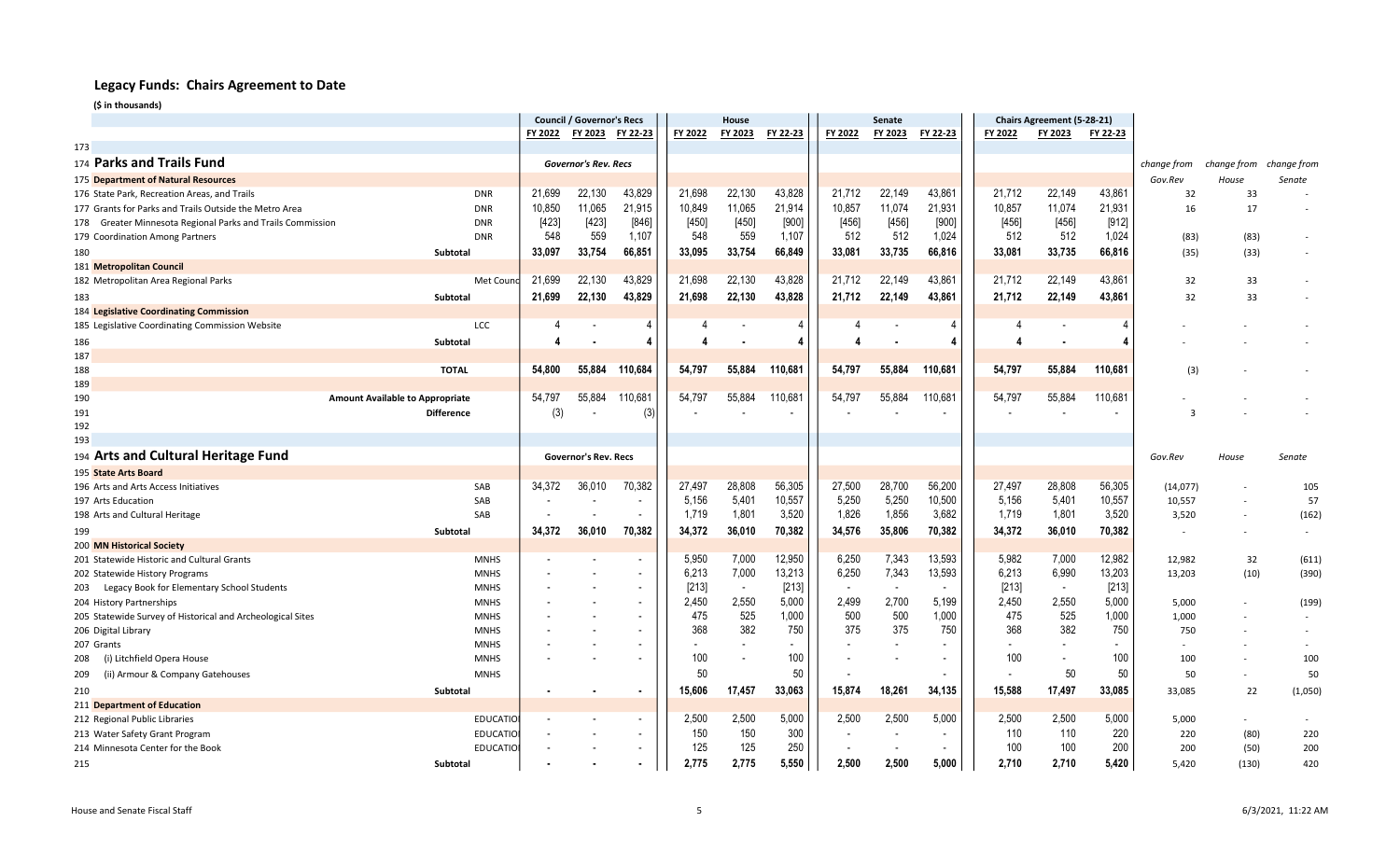|              |                                                       |              | <b>Council / Governor's Recs</b> |                |                          | House   |                          |          | Senate                   |                          |          |         | Chairs Agreement (5-28-21) |          |        |          |                          |
|--------------|-------------------------------------------------------|--------------|----------------------------------|----------------|--------------------------|---------|--------------------------|----------|--------------------------|--------------------------|----------|---------|----------------------------|----------|--------|----------|--------------------------|
|              |                                                       |              | FY 2022                          | <b>FY 2023</b> | FY 22-23                 | FY 2022 | FY 2023                  | FY 22-23 | FY 2022                  | FY 2023                  | FY 22-23 | FY 2022 | FY 2023                    | FY 22-23 |        |          |                          |
|              | 216 Department of Administration                      |              |                                  |                |                          |         |                          |          |                          |                          |          |         |                            |          |        |          |                          |
|              | 217 Minnesota Public Radio                            | <b>ADMIN</b> |                                  |                | $\overline{\phantom{a}}$ | 1,750   | 1,750                    | 3,500    | 1,950                    | 1,950                    | 3,900    | 1,950   | 1,950                      | 3,900    | 3,900  | 400      |                          |
|              | 218 AMPERS Public Radio                               | <b>ADMIN</b> |                                  |                | $\overline{\phantom{a}}$ | 1,850   | 1,650                    | 3,500    | 1,950                    | 1,950                    | 3,900    | 1,950   | 1,950                      | 3,900    | 3,900  | 400      |                          |
| 219          | <b>Veterans Voices</b>                                |              |                                  |                | $\overline{\phantom{a}}$ | [200]   | $\overline{\phantom{a}}$ | $[200]$  | $[200]$                  | $\overline{\phantom{a}}$ | $[200]$  | [200]   | $\overline{\phantom{a}}$   | [200]    |        |          |                          |
|              | 220 Minnesota Public Television                       | <b>ADMIN</b> |                                  |                | $\overline{\phantom{a}}$ | 4,250   | 4,250                    | 8,500    | 4,460                    | 4,460                    | 8,920    | 4,460   | 4,460                      | 8,920    | 8,920  | 420      |                          |
|              | 221 Wilderness Inquiry Canoemobile                    | ADMIN        |                                  |                |                          | 400     | 400                      | 800      | 400                      | 400                      | 800      | 400     | 400                        | 800      | 800    |          |                          |
| 222 Como Zoo |                                                       | ADMIN        |                                  |                | $\blacksquare$           | 1,500   | 1,500                    | 3,000    | 1,500                    | 1,500                    | 3,000    | 1,500   | 1,500                      | 3,000    | 3,000  | $\sim$   |                          |
|              | 223 Science Museum of Minnesota                       | ADMIN        |                                  |                |                          | 650     | 650                      | 1,300    | 700                      | 700                      | 1,400    | 700     | 700                        | 1,400    | 1,400  | 100      | $\overline{\phantom{a}}$ |
|              | 224 Appetite for Change                               | <b>ADMIN</b> |                                  |                |                          | 75      | 75                       | 150      | $\overline{\phantom{a}}$ |                          |          | 75      | 75                         | 150      | 150    | $\sim$   | 150                      |
|              | 225 Lake Superior Zoo                                 | ADMIN        |                                  |                |                          | 150     | 150                      | 300      | 75                       | 75                       | 150      | 75      | 75                         | 150      | 150    | (150)    |                          |
|              | 226 Midwest Outdoors Unlimited                        | <b>ADMIN</b> |                                  |                |                          | 25      | 25                       | 50       | 25                       | 25                       | 50       | 25      | 25                         | 50       | 50     | $\sim$   |                          |
|              | 227 Veteran Memorial Matching Grants                  |              |                                  |                |                          |         |                          |          | 100                      | 100                      | 200      | 75      | 75                         | 150      | 150    | 150      | (50)                     |
|              | 228 Disabled Veterans Rest Camp                       |              |                                  |                |                          |         |                          |          | 128                      |                          | 128      | 128     |                            | 128      | 128    | 128      | $\sim$                   |
|              | 229 the TAP; Support in Disability Communities        |              |                                  |                |                          |         |                          |          | 15                       | 15                       | 30       | 15      | 15                         | 30       | 30     | 30       | $\sim$                   |
|              | 230 Kasson WPA Restoration                            |              |                                  |                |                          |         |                          |          | 30                       |                          | 30       | $30\,$  |                            | 30       | 30     | 30       |                          |
|              |                                                       |              |                                  |                |                          |         |                          |          |                          |                          |          |         |                            |          |        |          |                          |
| 231          |                                                       | Subtotal     |                                  |                | $\blacksquare$           | 10,650  | 10,450                   | 21,100   | 11,333                   | 11,175                   | 22,508   | 11,383  | 11,225                     | 22,608   | 22,608 | 1,508    | 100                      |
|              | 232 Minnesota Zoo                                     |              |                                  |                |                          |         |                          |          |                          |                          |          |         |                            |          |        |          |                          |
|              | 233 Zoo Programs                                      | ZOO          |                                  |                | $\overline{\phantom{a}}$ | 1,750   | 1,750                    | 3,500    | 2,000                    | 2,000                    | 4,000    | 1,900   | 2,000                      | 3,900    | 3,900  | 400      | (100)                    |
| 234          |                                                       | Subtotal     |                                  |                | $\bullet$                | 1,750   | 1,750                    | 3,500    | 2,000                    | 2,000                    | 4,000    | 1,900   | 2,000                      | 3,900    | 3,900  | 400      | (100)                    |
|              | 235 Minnesota Humanities Center                       |              |                                  |                |                          |         |                          |          |                          |                          |          |         |                            |          |        |          |                          |
|              | 236 Humanities Center Programs                        | <b>MNHC</b>  |                                  |                | $\overline{\phantom{a}}$ | 1,250   | 1,250                    | 2,500    | 1,250                    | 1,250                    | 2,500    | 1,250   | 1,250                      | 2,500    | 2,500  |          |                          |
|              | 237 Childrens Museum Grants                           | <b>MNHC</b>  |                                  |                |                          | 925     | 925                      | 1,850    | 1,050                    | 1,050                    | 2,100    | 925     | 925                        | 1,850    | 1,850  |          | (250)                    |
| 238          | Minnesota Children's Museum                           | <b>MNHC</b>  |                                  |                | $\overline{\phantom{a}}$ | $[375]$ | $[375]$                  | [750]    | $[375]$                  | $[375]$                  | $[750]$  | $[375]$ | $[375]$                    | $[750]$  |        |          |                          |
| 239          | <b>Competitive Grants</b>                             | <b>MNHC</b>  |                                  |                | $\blacksquare$           | $[550]$ | $[550]$                  | [1, 100] | $[675]$                  | $[675]$                  | [1, 100] | $[550]$ | $[550]$                    | [1, 100] |        |          |                          |
|              | 240 Community Identity & Heritage Grants              | <b>MNHC</b>  |                                  |                |                          | 3,625   | 3,625                    | 7,250    | 2,000                    | 2,000                    | 4,000    | 2,500   | 2,500                      | 5,000    | 5,000  | (2, 250) | 1,000                    |
| 241          | (i) Asian-Pacific Island Community Grants             | <b>MNHC</b>  |                                  |                |                          | [600]   | [600]                    | [1, 200] |                          |                          |          |         |                            |          | ٠      |          |                          |
| 242          | Hmong Museum                                          | <b>MNHC</b>  |                                  |                |                          | $[75]$  | $[75]$                   | $[150]$  |                          |                          |          |         |                            |          |        |          |                          |
| 243          | Hmong Cultural Center Museum                          | <b>MNHC</b>  |                                  |                |                          | $[75]$  | $[75]$                   | $[150]$  |                          |                          |          |         |                            |          |        |          |                          |
| 244          | <b>DIAL Group</b>                                     | <b>MNHC</b>  |                                  |                |                          | [50]    | $[50]$                   | [100]    |                          |                          |          |         |                            |          |        |          |                          |
| 245          | SGU Veterans & Families of USA                        | <b>MNHC</b>  |                                  |                |                          | $[50]$  | $[50]$                   | [100]    |                          |                          |          |         |                            |          |        |          |                          |
| 246          | (ii) Somali & African Immigrant Communities Grants    | <b>MNHC</b>  |                                  |                |                          | [600]   | [600]                    | [1, 200] |                          |                          |          |         |                            |          |        |          |                          |
| 247          | <b>Rising Impact</b>                                  | <b>MNHC</b>  |                                  |                |                          | [100]   | $[100]$                  | $[200]$  |                          |                          |          |         |                            |          |        |          |                          |
| 248          | Somali Museum                                         | <b>MNHC</b>  |                                  |                |                          | [100]   | $[100]$                  | $[200]$  |                          |                          |          |         |                            |          |        |          |                          |
| 249          | (iii) Indigenous Arts & Cultural Activity Grants      | <b>MNHC</b>  |                                  |                |                          | [600]   | [600]                    | [1, 200] |                          |                          |          |         |                            |          |        |          |                          |
| 250          | Lower Phalen Creek Project / Wakan Tipi Center        | <b>MNHC</b>  |                                  |                |                          | $[200]$ | $[200]$                  | $[400]$  |                          |                          |          |         |                            |          |        |          |                          |
| 251          | American Indian History Curriculum Development        | <b>MNHC</b>  |                                  |                |                          | $[25]$  | $\overline{\phantom{a}}$ | $[25]$   |                          |                          |          |         |                            |          |        |          |                          |
| 252          | (iv) African American Community Grants                | <b>MNHC</b>  |                                  |                |                          | [600]   | [600]                    | [1, 200] |                          |                          |          |         |                            |          |        |          |                          |
| 253          | MN African American Heritage Museum & Gallery         | <b>MNHC</b>  |                                  |                |                          | [200]   | $[200]$                  | $[400]$  |                          |                          |          |         |                            |          |        |          |                          |
| 254          | 30,000 Feet                                           | <b>MNHC</b>  |                                  |                |                          | $[75]$  | $[75]$                   | [150]    |                          |                          |          |         |                            |          |        |          |                          |
| 255          | (v) Latinx Community Grants                           | <b>MNHC</b>  |                                  |                |                          | [600]   | [600]                    | [1, 200] |                          |                          |          |         |                            |          |        |          |                          |
| 256          | <b>CLUES</b>                                          | <b>MNHC</b>  |                                  |                |                          | [100]   | [100]                    | $[200]$  |                          |                          |          |         |                            |          |        |          |                          |
| 257          | (vi) BIPOC / Underrepresented Communities Grants      | <b>MNHC</b>  |                                  |                |                          | [600]   | [600]                    | [1, 200] |                          |                          |          |         |                            |          |        |          |                          |
| 258          | (vi) General Arts & Heritage Grants w/Vets preference | <b>MNHC</b>  |                                  |                |                          |         |                          |          |                          |                          |          |         |                            |          |        |          |                          |